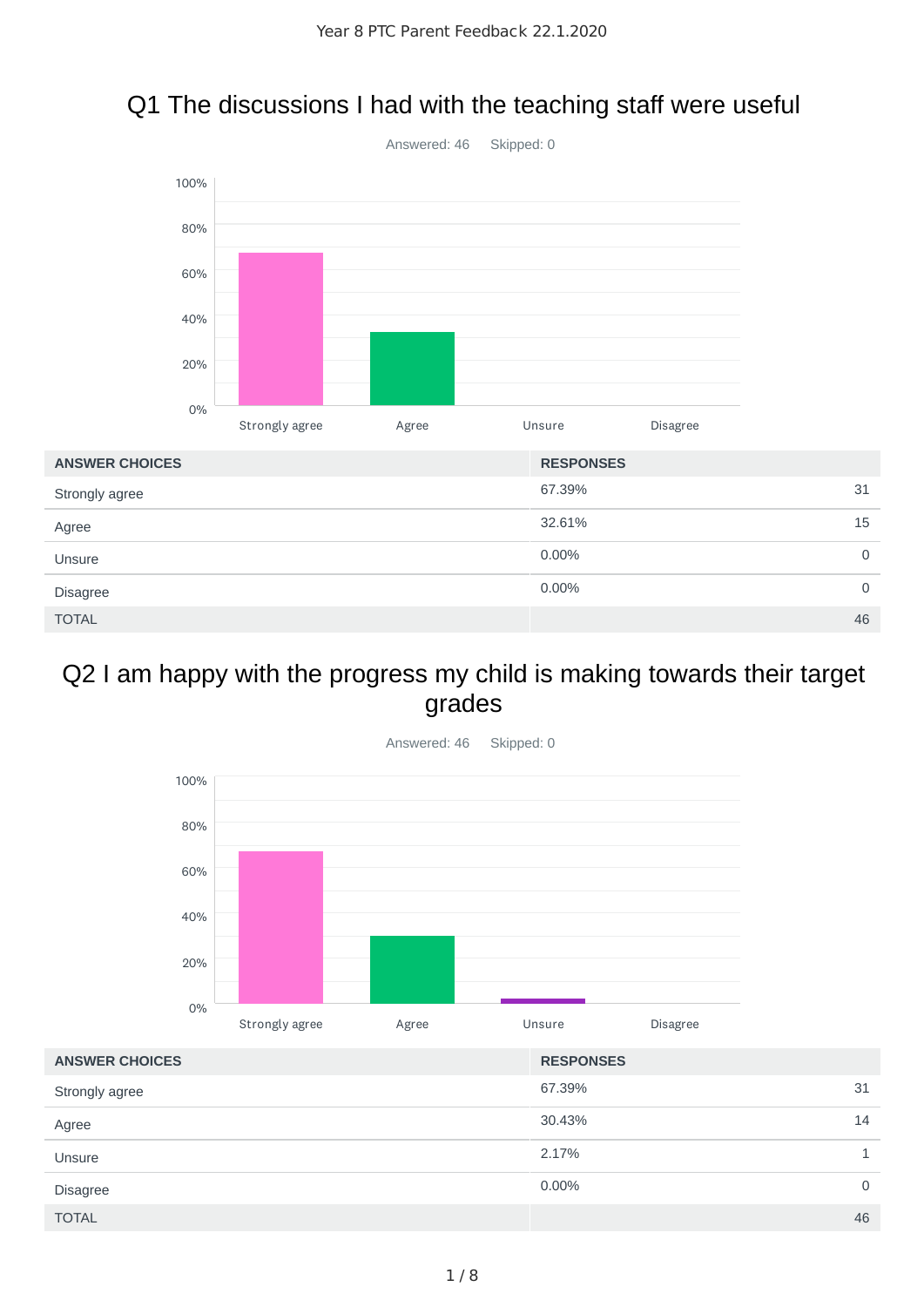

### Q3 My child receives the right amount of homework

| <b>ANSWER CHOICES</b> | <b>RESPONSES</b> |
|-----------------------|------------------|
| Strongly agree        | 43.48%<br>20     |
| Agree                 | 32.61%<br>15     |
| Unsure                | 15.22%           |
| <b>Disagree</b>       | 8.70%<br>4       |
| <b>TOTAL</b>          | 46               |

### Q4 My child's homework is marked regularly



41.30% 19 26.09% 12 30.43% 14 2.17% 1  $\blacksquare$  TOTAL  $\blacksquare$  . The set of the set of the set of the set of the set of the set of the set of the set of the set of the set of the set of the set of the set of the set of the set of the set of the set of the set of t **ANSWER CHOICES RESPONSES** Strongly agree Agree Unsure Disagree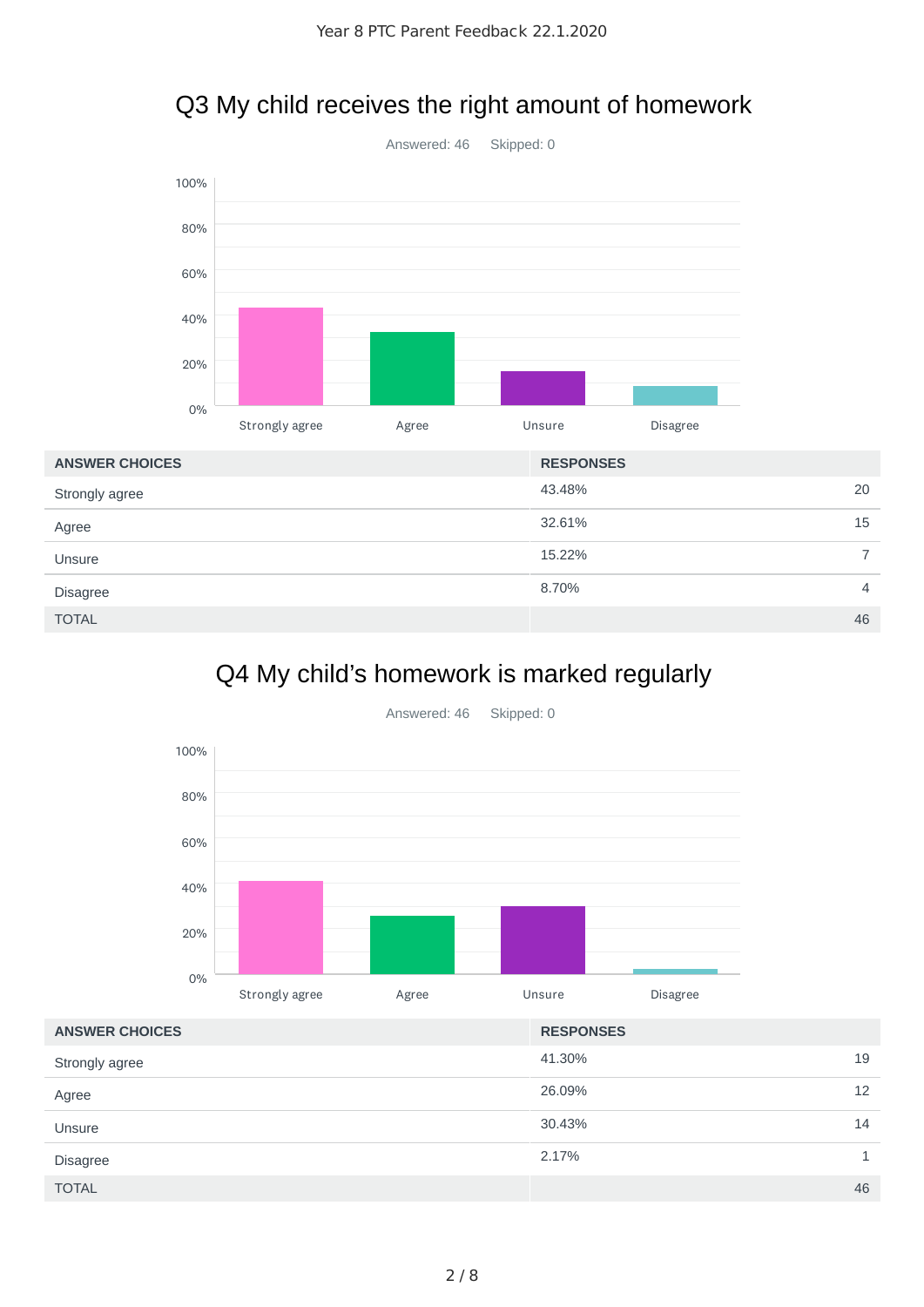

### Q5 My child is being stretched academically

| <b>ANSWER CHOICES</b> | <b>RESPONSES</b> |               |
|-----------------------|------------------|---------------|
| Strongly agree        | 42.22%           | 19            |
| Agree                 | 48.89%           | 22            |
| Unsure                | 4.44%            | $\mathcal{D}$ |
| <b>Disagree</b>       | 4.44%            | $\mathcal{L}$ |
| <b>TOTAL</b>          |                  | 45            |

# Q6 My child is supported in her/his learning



| <b>ANSWER CHOICES</b> | <b>RESPONSES</b> |    |
|-----------------------|------------------|----|
| Strongly agree        | 47.83%           | 22 |
| Agree                 | 43.48%           | 20 |
| Unsure                | 4.35%            | 2  |
| <b>Disagree</b>       | 4.35%            | 2  |
| <b>TOTAL</b>          |                  | 46 |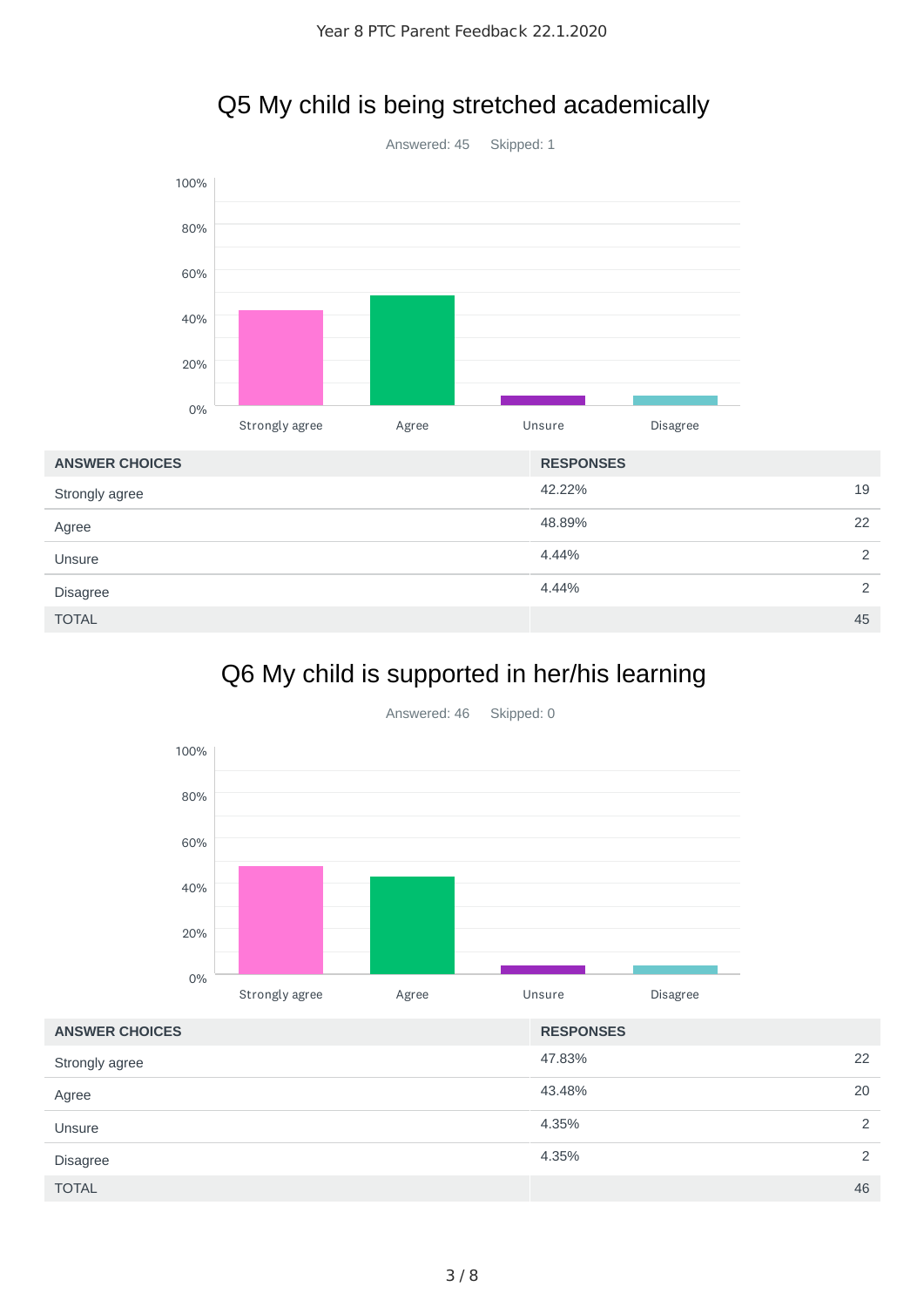### Q7 I know how to help and support my child reach their target grades



#### Q8 I am kept well informed about how my child is getting on at the Academy



| <b>ANSWER CHOICES</b> | <b>RESPONSES</b> |    |
|-----------------------|------------------|----|
| Strongly agree        | 39.13%           | 18 |
| Agree                 | 52.17%           | 24 |
| Unsure                | 4.35%            | 2  |
| <b>Disagree</b>       | 4.35%            | 2  |
| <b>TOTAL</b>          |                  | 46 |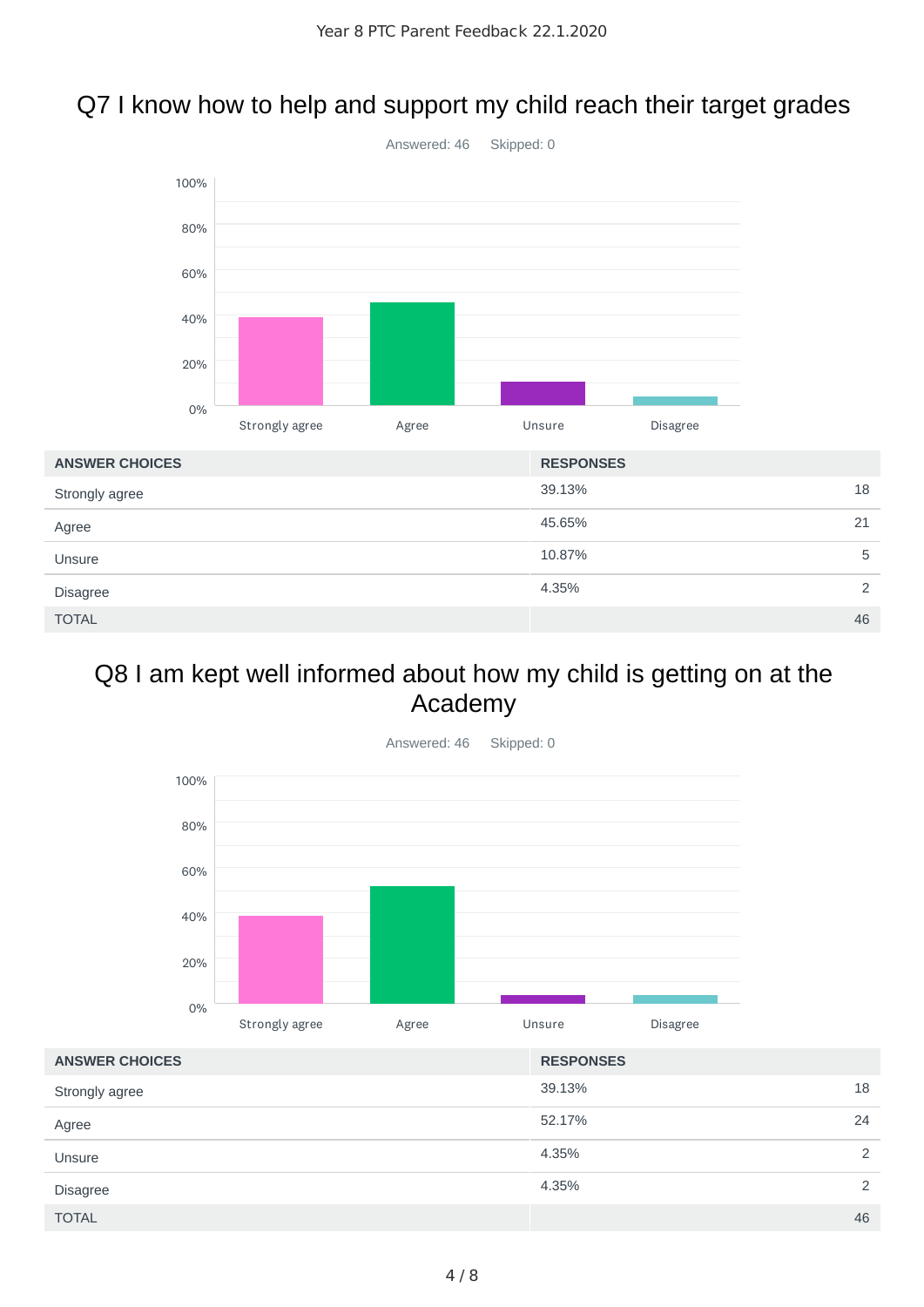#### Q9 Show My Homework has helped me to support my child's work at home.



# Q10 The information booklet on options was useful



| <b>ANSWER CHOICES</b> | <b>RESPONSES</b> |             |
|-----------------------|------------------|-------------|
| Strongly agree        | 64.44%           | 29          |
| Agree                 | 33.33%           | 15          |
| Unsure                | 2.22%            |             |
| <b>Disagree</b>       | 0.00%            | $\mathbf 0$ |
| <b>TOTAL</b>          |                  | 45          |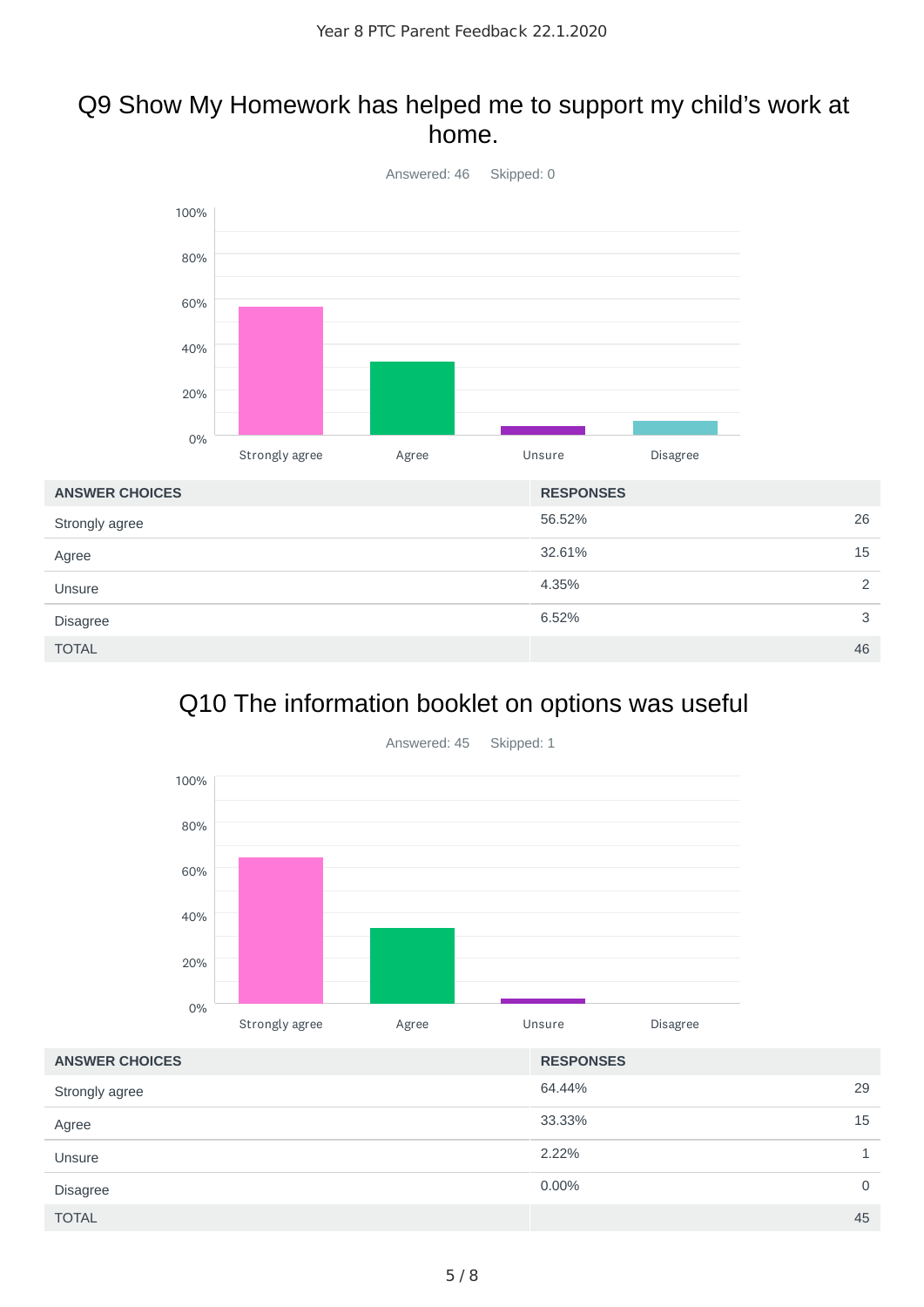### Q11 The presentation by the Principal & Assistant Principal was useful



# Q12 I understand the next steps in making options choices



| <b>ANSWER CHOICES</b> | <b>RESPONSES</b> |             |
|-----------------------|------------------|-------------|
| Strongly agree        | 43.48%           | 20          |
| Agree                 | 56.52%           | 26          |
| Unsure                | 0.00%            | $\mathbf 0$ |
| <b>Disagree</b>       | 0.00%            | $\mathbf 0$ |
| <b>TOTAL</b>          |                  | 46          |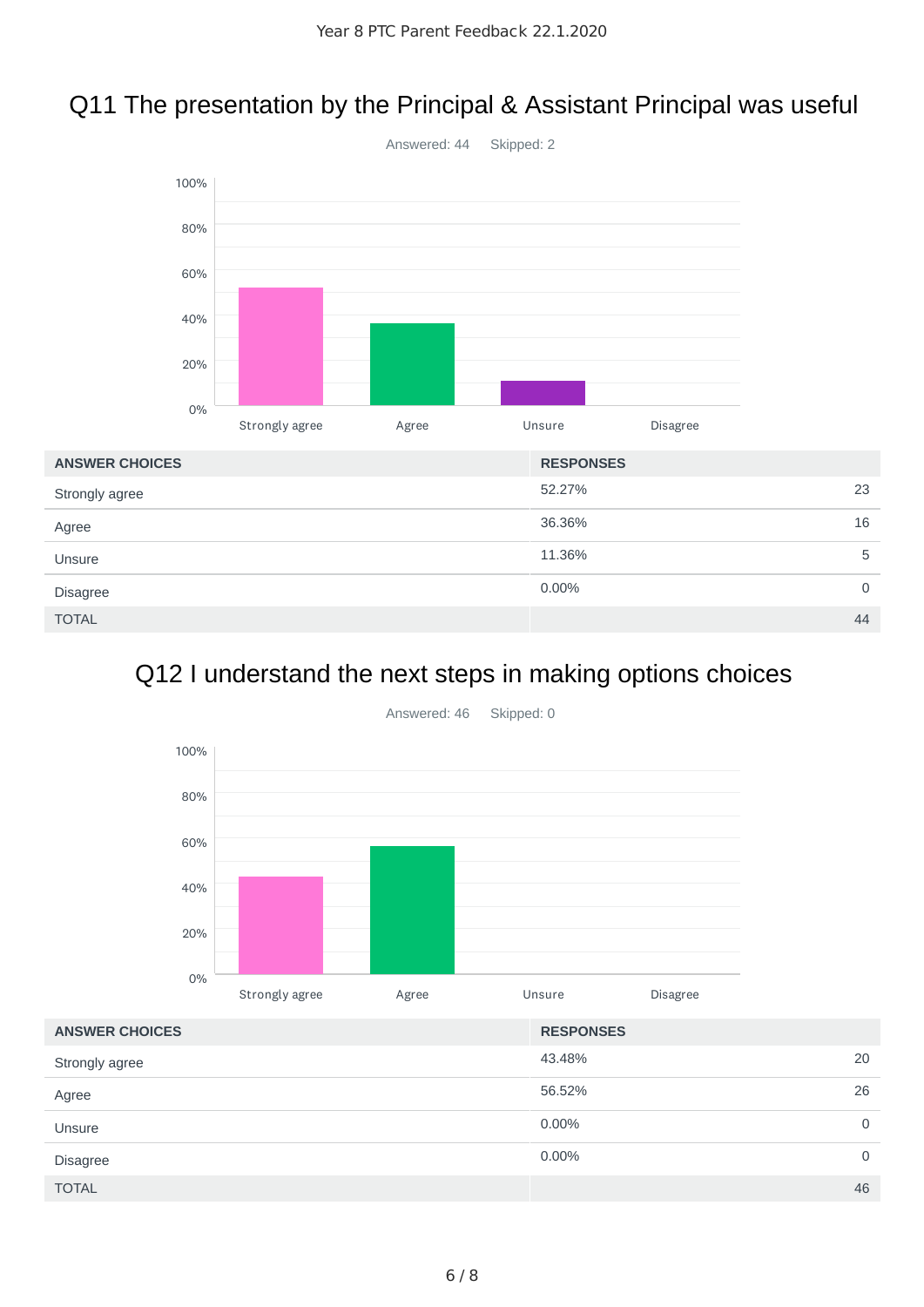

# Q13 The options offer the right subjects for my child

# Q14 I access Show My Homework to monitor my child's homework



| <b>ANSWER CHOICES</b> | <b>RESPONSES</b> |
|-----------------------|------------------|
| Daily                 | 60.00%<br>27     |
| Weekly                | 17.78%<br>8      |
| Monthly               | 6.67%<br>3       |
| Termly                | 4.44%<br>2       |
| Never                 | 11.11%<br>5      |
| <b>TOTAL</b>          | 45               |